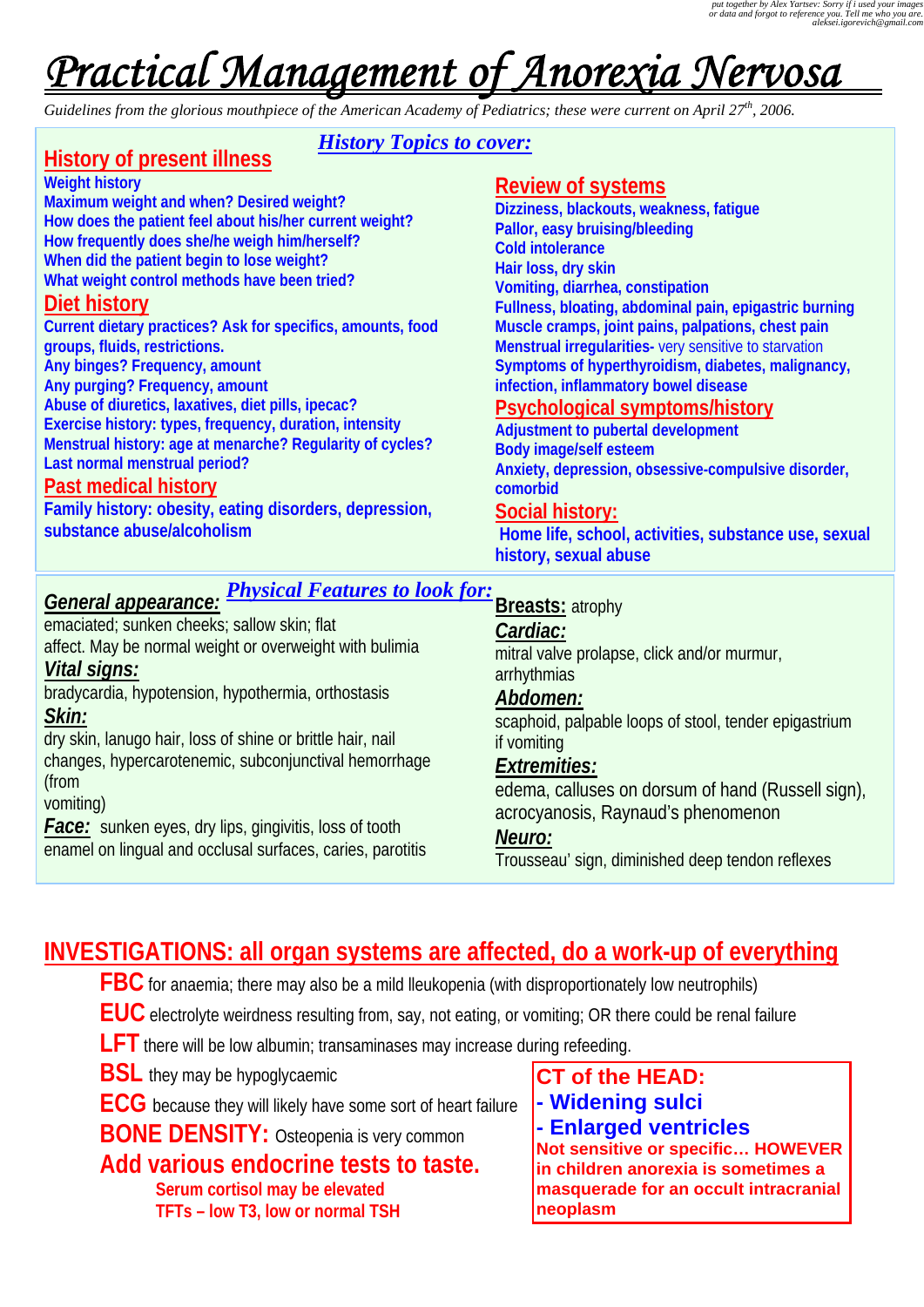# **MANAGEMENT**

**Mild or early eating disorder:** 85%–95% of ideal body weight, and vital signs stable, full criteria may not be met. -Begin food plan of 3 meals and 3 snacks, usually with at least 1200–1500 calories/d increasing amount once or twice weekly. - Referral to dietitian can be very helpful. -Refer to therapist experienced with teens and their families. -Set a contract for expected rate of weight gain, target weight, a hospitalization weight, and consequences for failure to gain. Draw target line. See at least every 2 wk until gaining consistently, then at least monthly till reaches target weight range. -Communicate weight, vital signs, and any concerns to therapist and dietitian every few weeks. -Add liquid supplements and/or restrict activity for failure to gain adequately. If bradycardic, restrict activity. -See weekly and add parental supervision of meals for continued failure to gain. **Moderate or established eating disorder:** 75%–85% IBW, may have changes in vital signs trending downhill, or minor laboratory abnormalities -Dietician and therapist should be mandatory. -Restrict from physical activity until on gaining trend and vital signs remain stable. -**Short-term goal is for patient to reach weight at which exercise is safe.** -Set a contract for expected rate of weight gain, target weight, a hospitalization weight, and consequences for failure to gain. -See at least weekly until gaining consistently, then at least every 2 weeks till reaches target weight range. -Communicate weight, vital signs, and any concerns to team members regularly. -Consider liquid supplements to boost caloric intake. -Discuss the possibility that hospitalization may be necessary if unable to reverse the weight loss. **Severe**: 75% IBW, medically unstable, pulse50, may be dehydrated **-Hospitalize.** Here it is essential for nursing staff to be included in the plan of action, to take a supportive yet firm approach, not to bargain with the patient or keep information from the team. -Restore nutrition through food trays planned by dietitian with expectation for completion. **NASOGASTRIC FEEDING if patient unable or unwilling to take in prescribed nutrition.**  Give oral or NG supplement in an **amount equivalent to uneaten portion of food**. **Provide calories through 3 meals and 3 snacks over course of day.**  Calorie level should generally start at a minimum of 1200– 1500/d and increase by 200 kcal/d until If delayed gastric emptying is impeding refeeding, cisapride or metoclopramide can be prescribed (with extreme caution if the patient is bradycardic, has prolonged QT interval, is extremely malnourished, or is on selective

serotonin reuptake inhibitors).

gaining weight, then by 200 kcal/d every 2–3 d until reaches expected calories. Monitor closely for refeeding syndrome, fluid shifts, cardiac arrythmias, and other serious acute medical complications.

-The patient should be closely monitored during and for 1 h after eating to provide support and assure compliance.

-Supervise time in bathroom for safety when orthostatic hypotension exists, and to deter exercise or purging.

-Having a therapist see the patient at least several times/wk in the hospital can be valuable. Because the patient often has difficulty processing information when acutely malnourished, this may be a time for primarily providing support. **As nutrition and cognition improves, so will** 

**insight, and therapy can proceed.** The patient can be asked to write a list of positive or healthy messages she can tell herself when the eating disorder is trying to convince her not to eat. She can learn relaxation techniques to utilize before and after meals.

-Hospitalization needs to be long enough to enable the patient to stop losing weight, establish a gaining weight trend, normalize vital signs and laboratory studies, and be able to eat adequately (with a fair amount of independence) to continue to gain weight as an outpatient.

**Patients hospitalized on1 occasion require higher weight goals for discharge**. As health improves, the patient can be given greater input on the menu, choose meals from the cafeteria with her family, and eat some meals unsupervised.